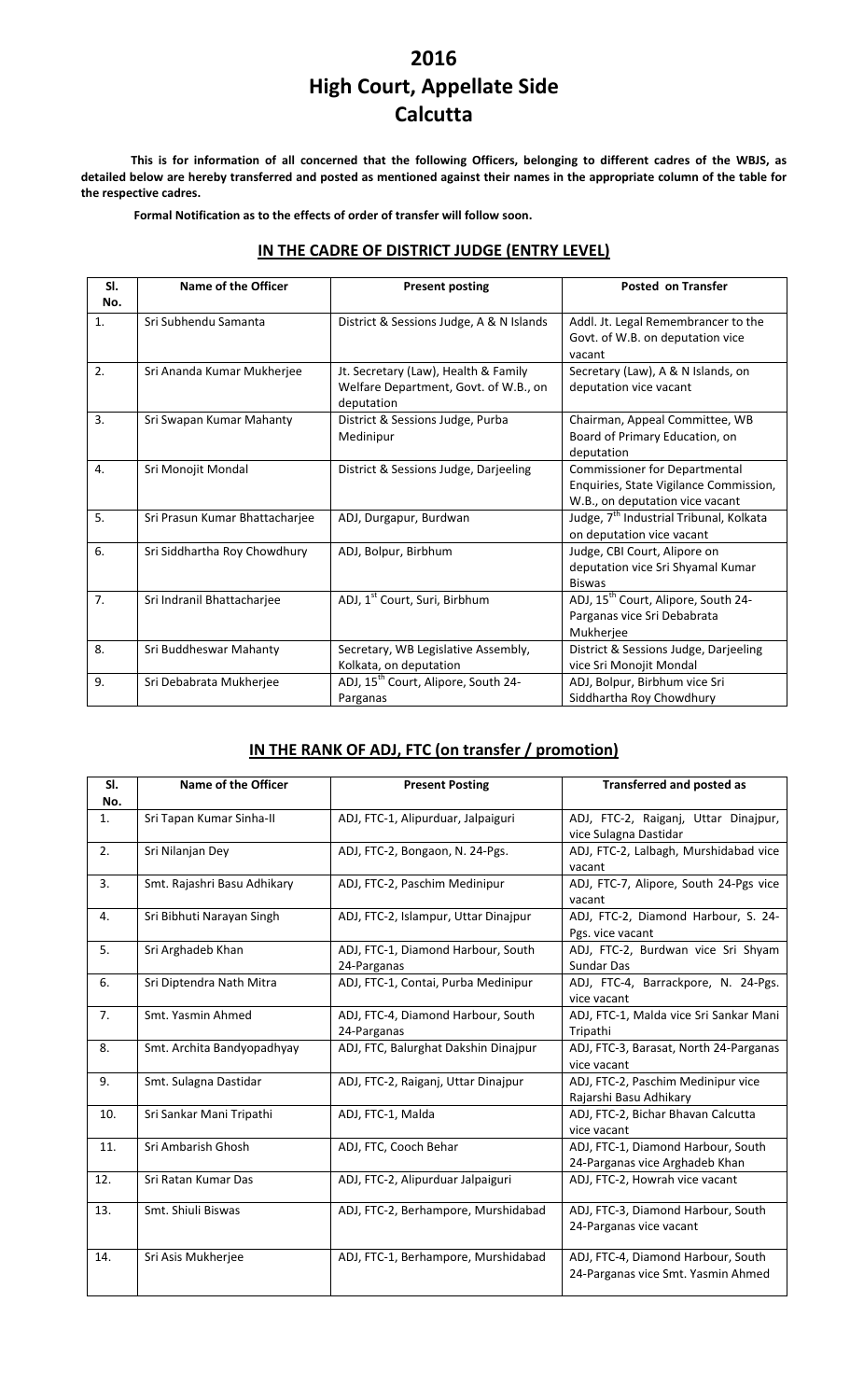| 15. | Smt. Soma Majumdar             | ADJ, FTC, Siliguri, Darjeeling                              | ADJ, FTC-1, Contai, Purba Medinipur               |
|-----|--------------------------------|-------------------------------------------------------------|---------------------------------------------------|
|     | (Sadhu)                        |                                                             | vice Sri D. N. Mitra                              |
|     |                                |                                                             |                                                   |
| 16. | Sri Shyamsundar Das            | ADJ, FTC-2, Burdwan                                         | ADJ, FTC, Siliguri, Darjeeling vice Smt.          |
|     |                                |                                                             | Soma Majumdar (Sadhu)                             |
| 17. | Sri Himadri Sankar Ghosh Hazra | ADJ, FTC-5, Barasat, North 24-Parganas                      | ADJ, FTC-1, Jalpaiguri vice vacant                |
|     |                                |                                                             |                                                   |
| 18. | Molla Asgar Ali                | Judge, 1 <sup>st</sup> Labour Court, Calcutta               | ADJ, FTC, Dubrajpur, Birbhum vice                 |
|     |                                |                                                             | vacant                                            |
| 19. | Sri Bibekananda Sur            | ACJM, 1 <sup>st</sup> Court, Kalyani, Nadia                 | ADJ, FTC-5, Barasat, North 24-Parganas            |
|     |                                |                                                             | vice Sri H.S. Ghosh Hazra                         |
| 20. | Smt. Manjushree Mondal         | Chief Judicial<br>Magistrate,<br>Paschim                    | ADJ, FTC-2, Kandi, Murshidabad vice               |
|     |                                | Medinipore                                                  | vacant                                            |
| 21. | Sri Viswaroop Sett             | $1^{\rm st}$<br>$CI(SD)$ ,<br>Court,<br>Berhampore,         | ADJ, FTC-1, Berhampore, Murshidabad               |
| 22. | Sri Santanu Dutta              | Murshidabad<br>Legal<br>District                            | vice Sri Asis Mukherjee                           |
|     |                                | Secretary,<br>Services<br>Authority, Purulia, on deputation | ADJ, FTC-1, Sealdah, South 24-Pgs. vice<br>vacant |
| 23. | Sri Saugata Chakraborty        | Chief Judicial Magistrate, Burdwan                          | ADJ, FTC-1, Asansol, Burdwan vice                 |
|     |                                |                                                             | vacant                                            |
| 24. | Sri Duri Venkat Srinivas       | ACJM, 1st Court, Baruipore, South 24-                       | ADJ, FTC, Baruipore, South 24-                    |
|     |                                | Parganas                                                    | Parganas vice vacant                              |
| 25. | Smt. Rina Sawoo                | Civil Judge (Senior Division), Uluberia,                    | ADJ, FTC-5, Alipore, South 24-Pgs. vice           |
|     |                                | Howrah                                                      | vacant                                            |
| 26. | Sri Sujit Kumar Jha            | 2 <sup>nd</sup><br>Court,<br>$CI(SD)$ ,<br>Berhampore,      | ADJ, FTC-2, Berhampore, Murshidabad               |
|     |                                | Murshidabad                                                 | vice Smt. Shiuli Biswas                           |
|     |                                |                                                             |                                                   |
| 27. | Sri Apurba Kumar Ghosh         | Chief Judicial Magistrate, Barasat, North                   | ADJ, FTC-2, Tamluk, Purba Medinipur               |
|     |                                | 24-Parganas                                                 | vice vacant                                       |
| 28. | Smt. Srimayi Kundu             | Civil Judge (Senior Division), Arambagh,                    | ADJ, FTC-1, Barasat, North 24-Pgs. vice           |
|     |                                | Hooghly                                                     | vacant                                            |
|     |                                |                                                             |                                                   |
| 29. | Sri Arun Rai                   | Civil Judge (Senior Division), Bolpur,                      | ADJ, FTC-2, Islampur, Uttar Dinajpur              |
|     |                                | Birbhum                                                     | vice Bibhuti Narayan Singh                        |
|     |                                |                                                             |                                                   |
| 30. | Smt. Madhumita Roy-II          | Civil Judge (Senior Division), Katwa,<br>Burdwan            | ADJ, FTC-1, Krishnanagar, Nadia vice<br>vacant    |
| 31. | Sri Gopal Kishore Sinha        | Additional Chief Judicial Magistrate,                       | ADJ, FTC, Balurghat, Dakshin Dinajpur             |
|     |                                | Bishnupur, Bankura                                          | vice Smt. Archita Bandyopadhyay                   |
| 32. | Sri Subhendu Saha              | Civil Judge (Senior Division), Cooch                        | ADJ, FTC, Cooch Behar vice Sri                    |
|     |                                | Behar, Sadar                                                | Ambarish Ghosh                                    |
| 33. | Sri Rajesh Chakraborty         | Chief Judicial Magistrate, Alipore, South                   | ADJ, FTC-2, Alipurduar, Jalpaiguri vice           |
|     |                                | 24-Parganas                                                 | Sri Ratan Kumar Das                               |
| 34. | Sri Tapas Kumar Mitra          | Chief Judicial Magistrate, Krishnanagar,                    | ADJ, FTC-2, Bongaon, North 24-Pgs.                |
|     |                                | Nadia                                                       | vice Sri Nilanjan Dey                             |
| 35. | Smt. Sharanya Sen              | Chief Judicial Magistrate, Malda                            | ADJ, FTC-2, Malda vice vacant                     |
|     |                                |                                                             |                                                   |
| 36. | Sri Prasanta Mukhopadhyay      | Chief Judicial Magistrate, Hooghly                          | ADJ, FTC, Serampore, Hooghly vice                 |
|     |                                |                                                             | vacant                                            |
| 37. | Sri Indiwar Tripathi           | Registrar, District Judge's Court, Alipore,                 | ADJ, FTC-1, Alipurduar, Jalpaiguri vice           |
|     |                                | South 24-Parganas                                           | Sri Tapan Kumar Sinha-II                          |

## **IN THE CADRE OF CJ(SD)/CJM/ACJM**

| SL.            | Name of the Officer          | <b>Present posting</b>                                 | <b>Posting on Transfer</b>                         |
|----------------|------------------------------|--------------------------------------------------------|----------------------------------------------------|
| No.            |                              |                                                        |                                                    |
| 1.             | Sri Sanjay Ranjan Pal        | CMM, Calcutta                                          | CJM, Burdwan vice Sougata                          |
|                |                              |                                                        | Chakraborty since promoted                         |
| 2.             | Sri Asim Kumar Debnath       | $CI(SD)$ , $6th$ Court, Alipore, South 24-             | ACJM, Tufanganj, Cooch Behar vice Sri              |
|                |                              | Parganas                                               | <b>Tarun Kumar Mondal</b>                          |
| 3.             | Sri Tarun Kumar Mondal       | ACJM, Tufanganj, Cooch Behar                           | CJ(SD), Sadar, Cooch Behar vice Sri                |
|                |                              |                                                        | Subhendu Saha since promoted                       |
| 4.             | Sri Tikendra Narayan Pradhan | ACJM, 2 <sup>nd</sup> Court, Jhargram, Paschim         | $CJ(SD)$ , 1 <sup>st</sup> Court, Berhampore,      |
|                |                              | Medinipur                                              | Murshidabad vice Sri Viswaroop Sett,               |
|                |                              |                                                        | since promoted                                     |
| 5.             | Sri Sumit Adhikari           | $CI(SD)$ , 1 <sup>st</sup> Court, Baruipore, South 24- | Registrar, Alipore, South 24-Parganas              |
|                |                              | Parganas                                               | vice Sri Indiwar Tripathi                          |
| 6.             | Smt. Krishnanjana Ray        | CJ(SD), 2 <sup>nd</sup> Court, Howrah                  | ACJM, Chanchal, Malda vice Sri Arjun               |
|                |                              |                                                        | Mukherjee, since transferred                       |
| 7 <sub>1</sub> | Sri Manoj Kumar Prasad       | CJ(SD), Malda                                          | CJM, Malda vice Smt. Sharanya Sen,                 |
|                |                              |                                                        | since promoted                                     |
| 8.             | Sri Arjun Mukherjee          | ACJM, Chanchal, Malda                                  | CJ(SD), Malda vice Manoj Kumar                     |
|                |                              |                                                        | Prasad, since transferred                          |
| 9.             | Smt. Nilanjana Chatterjee    | CJ(SD), Khatra,                                        | Judge, 1 <sup>st</sup> Labour Court, Calcutta vice |
|                |                              | <b>Bankura</b>                                         | Molla Asgar Ali, since promoted                    |